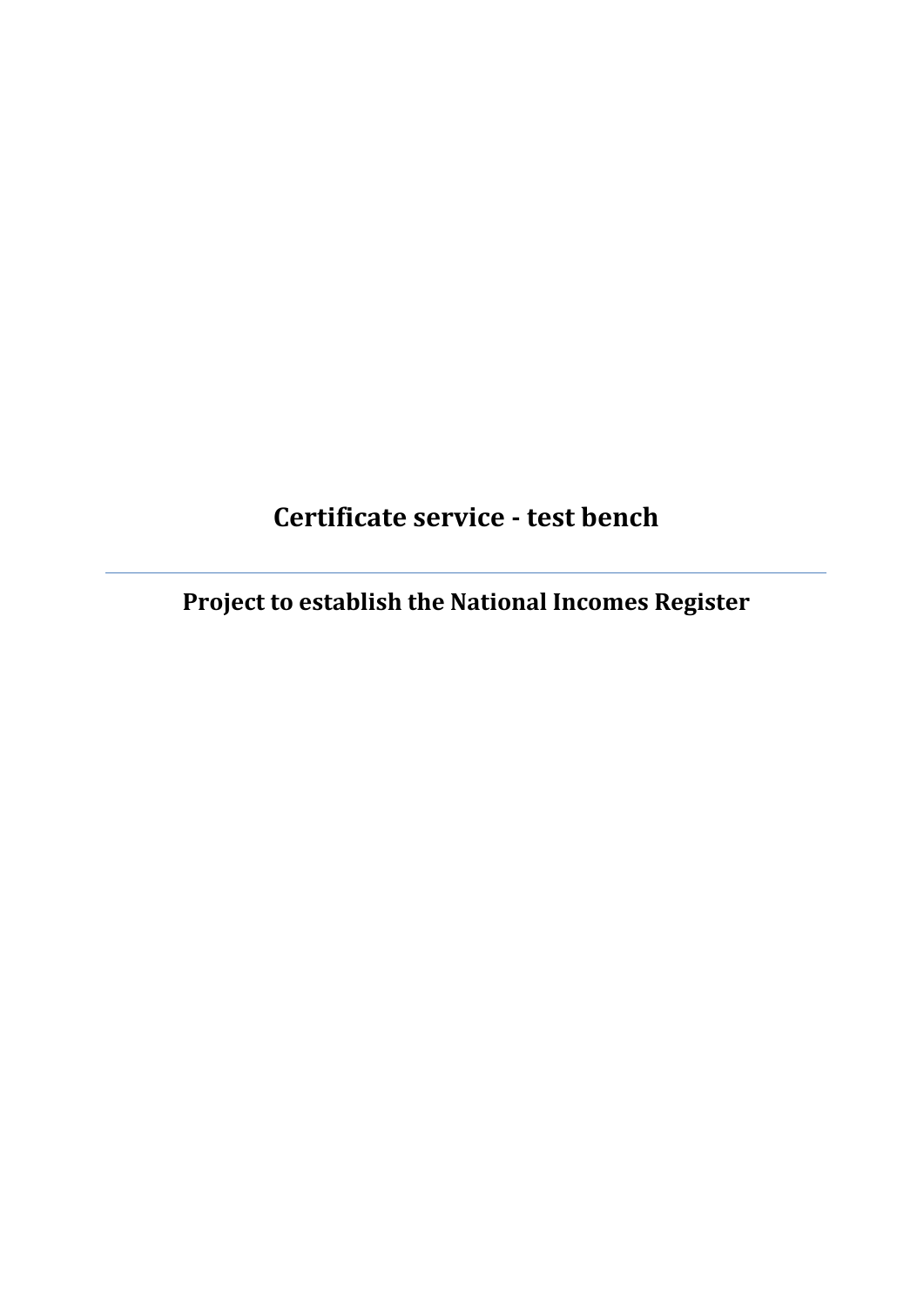## **CONTENTS**

## **Version history**

í.

| <b>Version</b> | <b>Date</b> | <b>Description</b>                                                                                 |
|----------------|-------------|----------------------------------------------------------------------------------------------------|
| 1.0            | 30/4/2018   | Document published.                                                                                |
| 1.01           | 9/7/2020    | Changed the retrieval IDs in Section 2.1.                                                          |
| 1.02           | 18/9/2020   | Added a paragraph on testing certificates to Section 2. Changed the example pictures in Section 4. |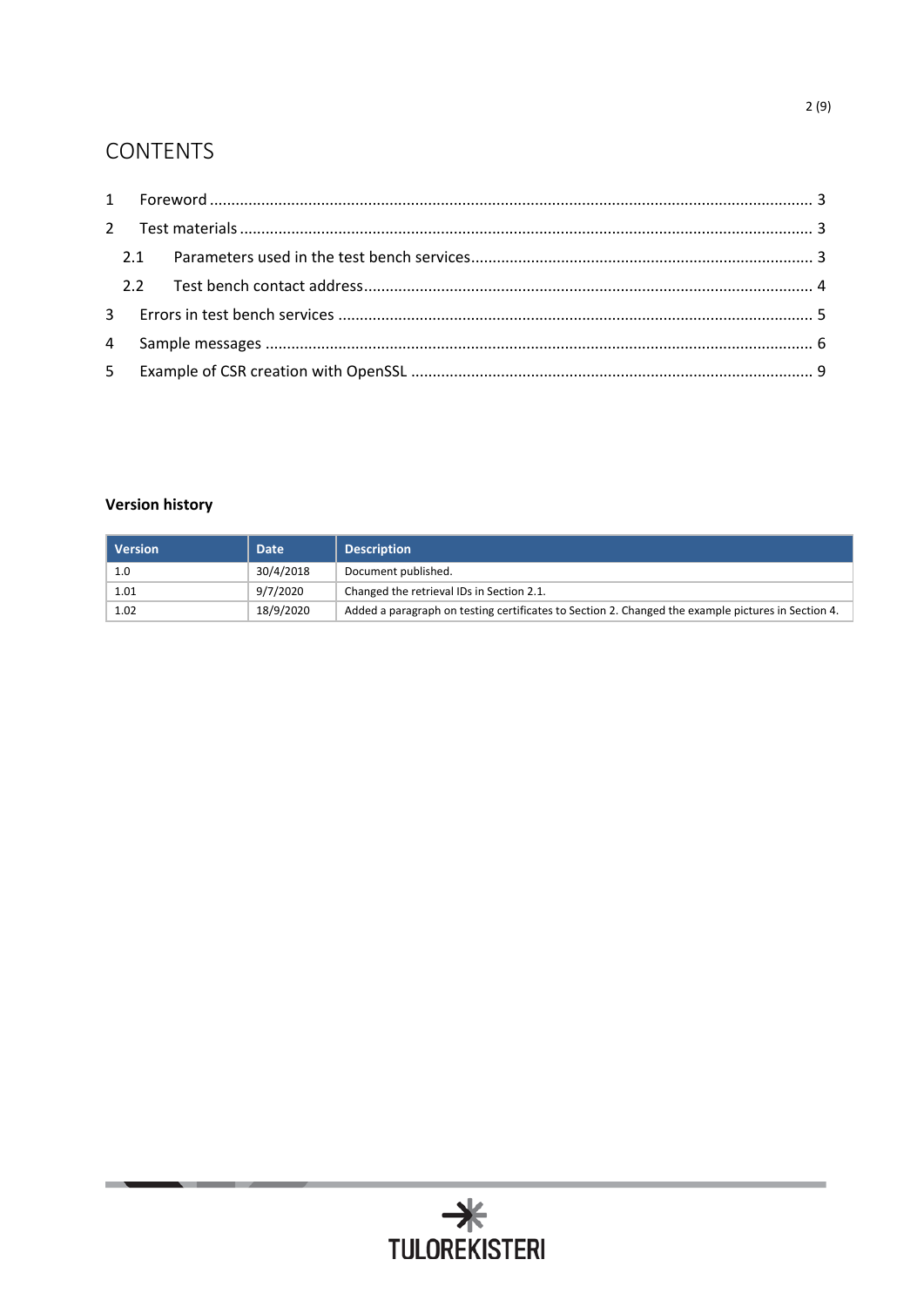## <span id="page-2-0"></span>**1 FOREWORD**

The purpose of the certificate service test bench is to facilitate the development of the application that uses the certificate service interface. The test bench can be used to test the sending of certificate signing requests and certificate renewal requests and the retrieval of certificates.

The test bench uses pre-defined, single-use identifiers, PKI keys and certificates. This enables repeating Web Service requests multiple times with the same parameters. For example, you can use the "New certificate signing request" transfer identifier (TransferId) and "one-time password" (TransferPassword) multiple times.

The certificates obtained from the test bench cannot be used in the Incomes Register's interfaces.

## <span id="page-2-1"></span>**2 TEST MATERIALS**

The test bench has a permanently valid certificate subscription and two prepared certificates for "Certificate request" and "Certificate renewal". This document contains the instructions for using the test bench. In addition, users will require test keys published for testing (PKI private keys). The test keys have been published on the Incomes Register's certificate service site: <https://www.vero.fi/globalassets/tulorekisteri/varmennepalvelu-testipenkki.zip>

The ZIP archive contains the following files:

- SignNewCertificate Private.key
	- o This private key is intended for creating new certificate signing requests (CSR, signNew-Certificate operation) and generating the XML signature for the certificate renewal SOAP message (renewCertificate operation).
- RenewCertificate Private.key
	- o This private key is intended for the creation of the certificate signing request (CSR) in connection with certificate renewal (renewCertificate operation).

The testing certificates related to test keys were renewed in July 2020 and they will be valid up until July 2030. The retrieval IDs (RetrievalId) needed to retrieve the testing certificates were changed at the same time. The new IDs are listed in this document.

### <span id="page-2-2"></span>**2.1 Parameters used in the test bench services**

The predefined data listed below must be used in the test bench's Web Service services.

1. Sending a new certificate signing request (signNewCertificate)

- Environment: TEST
- CustomerId: 0123456-7
- CustomerName: Ab PKI Developer Company Oy
- TransferID: 12345678903
- TransferPassword: Pw8a1d4u3HhOqhlo
- CertificateRequest: <Base64-encoded character string in PKCS#10 format>

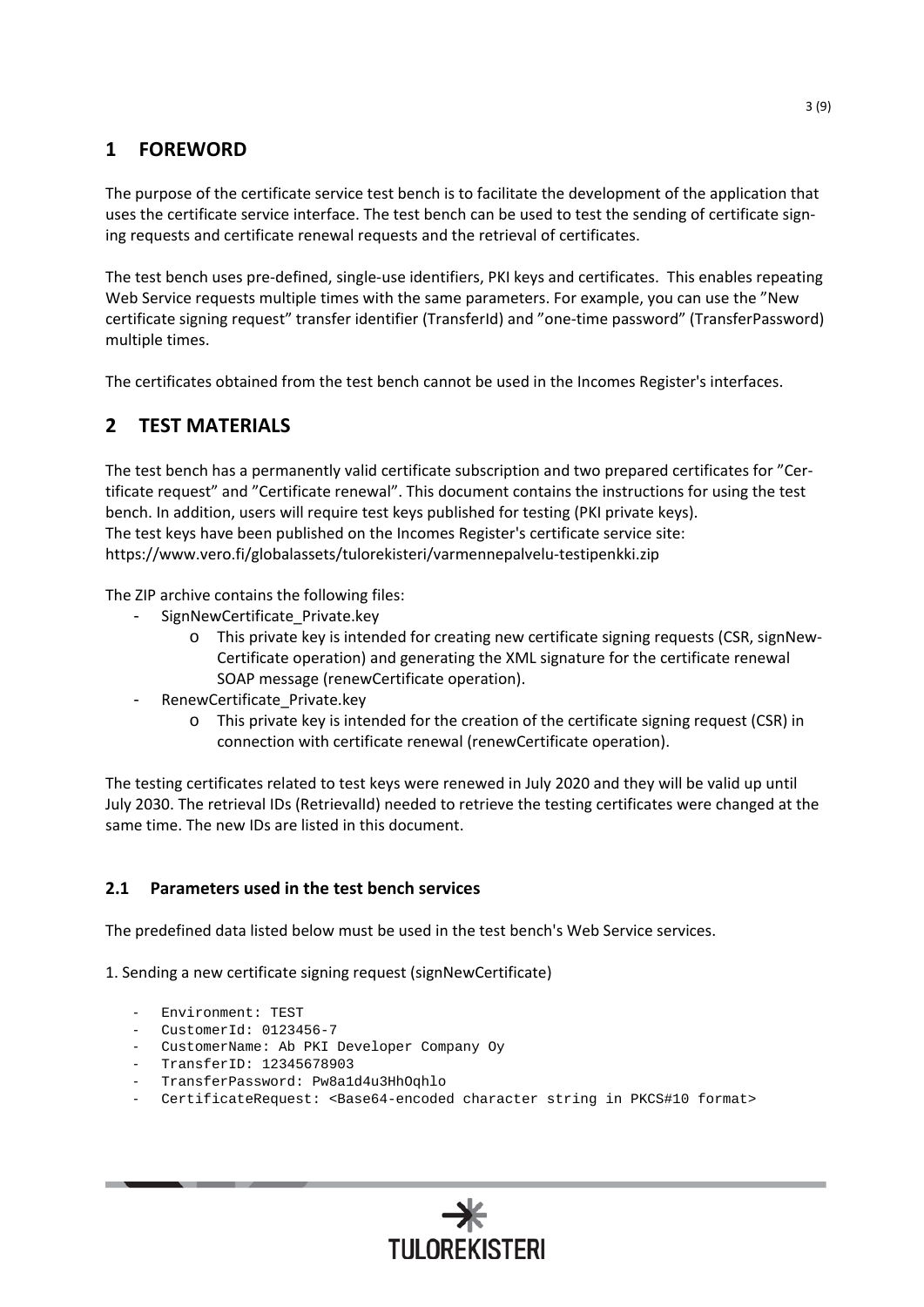The CertificateRequest (CSR) data item must be generated with the 'SignNewCertificate Private.key' key. This enables linking the certificate returned by the service with the above-mentioned private key. The CSR can also be executed with a self-generated key, but the returned certificate cannot then be linked to the user's key.

2. Sending a signing request for the renewal of a valid certificate (renewCertificate)

- Environment: TEST
- CustomerId: 0123456-7
- CustomerName: Ab PKI Developer Company Oy
- CertificateRequest: <Base64-encoded character string in PKCS#10 format>
- Signature: <element corresponding to the XML Signature>

The CertificateRequest (CSR) data item must be generated with the 'RenewCertificate\_Private.key' key. The certificate returned by the service can then be linked to the private key used in this connection. In this case too, the CSR can be executed with a self-generated key, but cannot then be linked to the user's key.

The signature element must be generated with the 'SignNewCertificate\_Private.key' key. The certificate obtained from the certificate service's test bench with the retrieval key (RetrievalId) 990639930742461205 must be attached to the signature element's X509Certificate data item (see section 3. Certificate retrieval).

3. Certificate retrieval (getCertificate)

- Environment: TEST
- CustomerId: 0123456-7
- CustomerName: Ab PKI Developer Company Oy
- RetrievalId: <Reply received for the new certificate request>

The certificate retrieval operation can be used to retrieve two prepared certificates. When retrieving a certificate "generated" with the private key used in the signNewCertificate operation, you must use the retrieval ID (RetrievalId) 990639930742461205. If you want to retrieve the certificate linked to the private key used in the renewCertificate operation, use retrieval ID 11885819811430372306.

The test bench does not contain a certificate for renewing a renewed certificate (a certificate obtained from the renewCertificate operation). Rather, the test bench will always return the same prepared certificate for "Renewal of a valid certificate".

### <span id="page-3-0"></span>**2.2 Test bench contact address**

The certificate service's test bench is connected to the certificate service test environment. Its address differs from that of the actual test environment by adding /DEV to the service context. The complete address is:

<https://pkiws-testi.vero.fi/DEV/2017/10/CertificateServices>

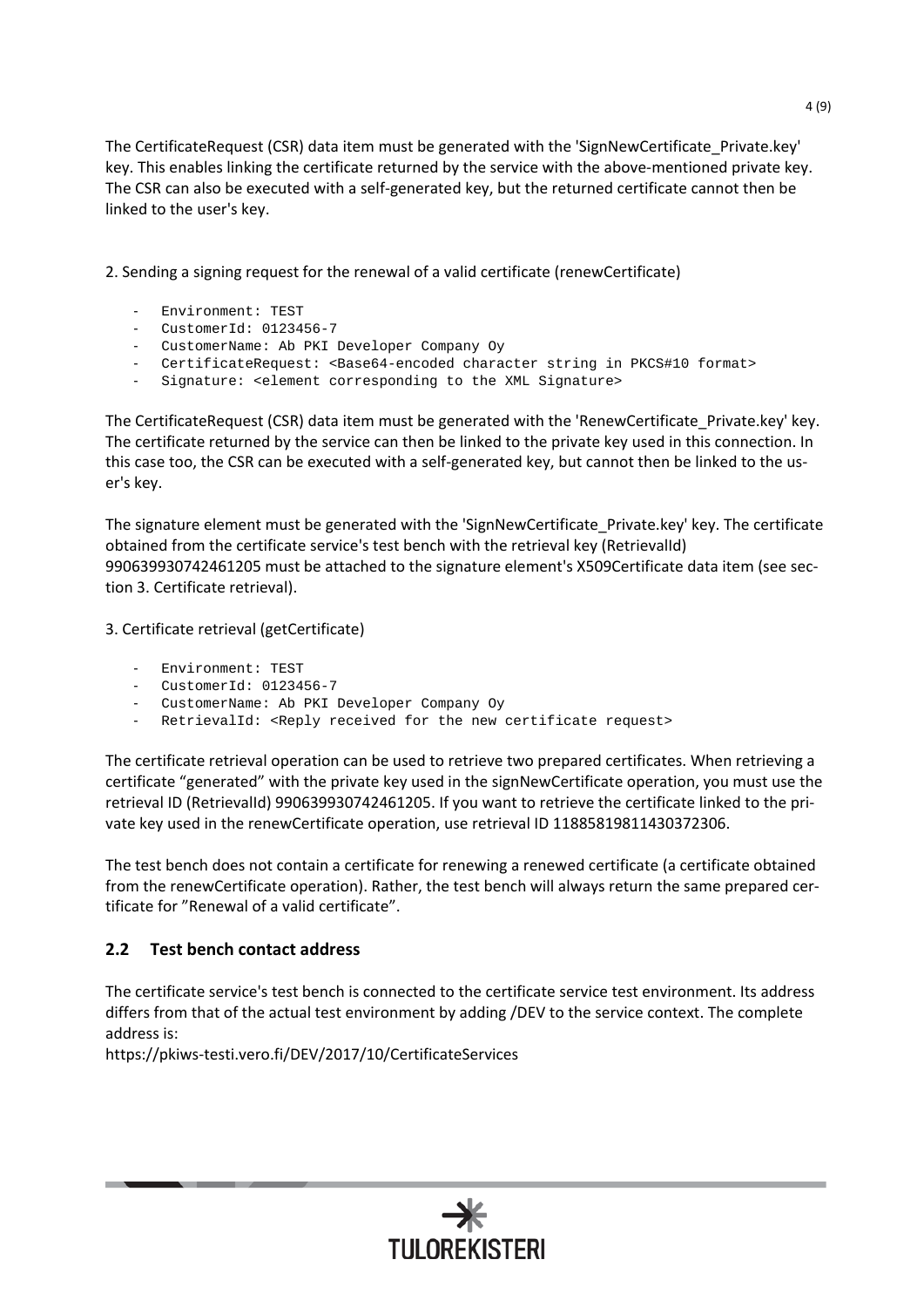## <span id="page-4-0"></span>**3 ERRORS IN TEST BENCH SERVICES**

Due to the limited certificates used in the test bench and their limited lifecycles, error processing does not fully correspond to the production environment. The most typical errors are presented in this section. A comprehensive list of the service's error codes can be found in the certificate service documentation.

Incorrect CSR in a new certificate request

| 白…SOAP-ENV:Body            |                           |
|----------------------------|---------------------------|
| □…ns4:SignNewCertificateRe |                           |
| ⊟…Result                   |                           |
| ⊱∽Status                   | FAIL                      |
| ⊟…ErrorInfo                |                           |
| ErrorCode                  | <b>PKI030</b>             |
| ErrorMessage               | Attached CSR is not valid |
|                            |                           |

Incorrect TransferId in a new certificate request

| FAIL                       |
|----------------------------|
|                            |
| <b>PKI020</b>              |
| <b>Invalid Credentials</b> |
|                            |

Incorrect RetrievalId in certificate retrieval

| ⊟…SOAP-ENV:Body              |                         |
|------------------------------|-------------------------|
| □…ns4:GetCertificateResponse |                         |
| ⊟…Result                     |                         |
| — Status                     | FAIL                    |
| ⊟…ErrorInfo                  |                         |
| i— ErrorCode                 | <b>PKI099</b>           |
| ErrorMessage                 | Generic Technical Error |

Incorrect signature for certificate renewal

| 白…SOAP-ENV:Body                |                               |
|--------------------------------|-------------------------------|
| □ ms3:RenewCertificateResponse |                               |
| ⊟…Result                       |                               |
| — Status                       | FAIL                          |
| ⊟…ErrorInfo                    |                               |
| ⊟ ErrorCode                    | <b>PKI010</b>                 |
| ErrorMessage                   | Signature verification failed |
|                                |                               |

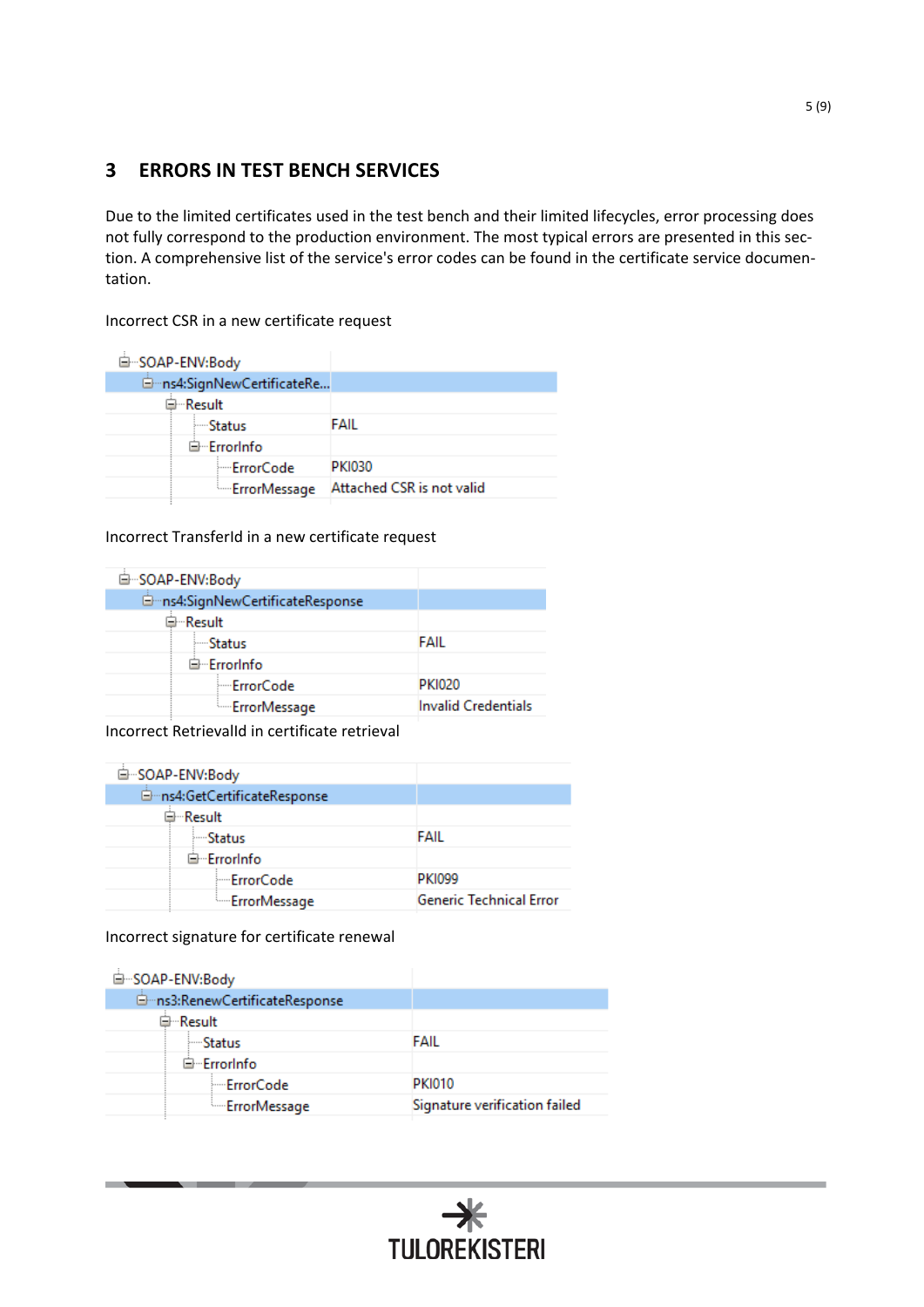## <span id="page-5-0"></span>**4 SAMPLE MESSAGES**

SmartBear Software ReadyAPI was used in the following examples.

#### **New certificate signing request (signNewCertificate)**

If the program used to create the certificate signing request (CertificateRequest) adds identifiers to the beginning and end (BEGIN and END) of the CSR file, the user must delete these. Only the base64-encoded part is sent:

| -----BEGIN CERTIFICATE REQUEST----- |
|-------------------------------------|
| base64-encoded certificate request  |
| -----END CERTIFICATE REQUEST-----   |

| Request       |                           |         |                                    | <b>Generate Values</b>                                              |
|---------------|---------------------------|---------|------------------------------------|---------------------------------------------------------------------|
| XML           | Raw                       | Outline | Form                               |                                                                     |
| √             |                           |         |                                    | View Type: All<br>0                                                 |
|               |                           |         | <b>☑ SignNewCertificateRequest</b> | <b>SignNewCertificateRequest</b>                                    |
|               | Environment *:            |         | test                               | (EnvironmentTypes)                                                  |
|               | CustomerId <sup>*</sup> : |         | 0123456-7                          | (String30)<br>$\cdots$                                              |
|               | CustomerName:             |         |                                    | (String100)<br>Ab PKI Developer Company Oy<br>$\cdots$              |
| Transferld *: |                           |         | 12345678903                        | (String32)<br>                                                      |
|               | TransferPassword *:       |         | Pw8a1d4u3HhOqhlo                   | (String16)<br>$\cdots$                                              |
|               | CertificateRequest *:     |         |                                    | <ca 3aju="" wq1nwumcarkalywxmknja=" " ▼<br="">Clear<br/>Browse</ca> |

#### Response

| XML<br>Outline<br>Raw<br>Overview                                     |               |
|-----------------------------------------------------------------------|---------------|
| 言 意 言 意 画 画 面 画 画<br>$\mathbf{X}\mathbf{S}$<br>Transfer to V Assert V | A             |
| <b>XML Node</b>                                                       | Value         |
| Θ<br>SOAP-ENV:Envelope                                                | (Envelope)    |
| SOAP-ENV:Header                                                       | (Header)      |
| <b>⊟</b> SOAP-ENV:Body                                                | (Body)        |
| → ns4:SignNewCertificateResponse                                      | (SignNewCe    |
| 990639930742461205<br><b>Retrievalld</b>                              | (String32)    |
| <b>□ Result</b>                                                       | (Result)      |
| OK<br><b>Status</b>                                                   | (ResultTypes) |
| ⊕ <sup></sup> ds:Signature                                            | (SignatureT   |

Smart Assertion

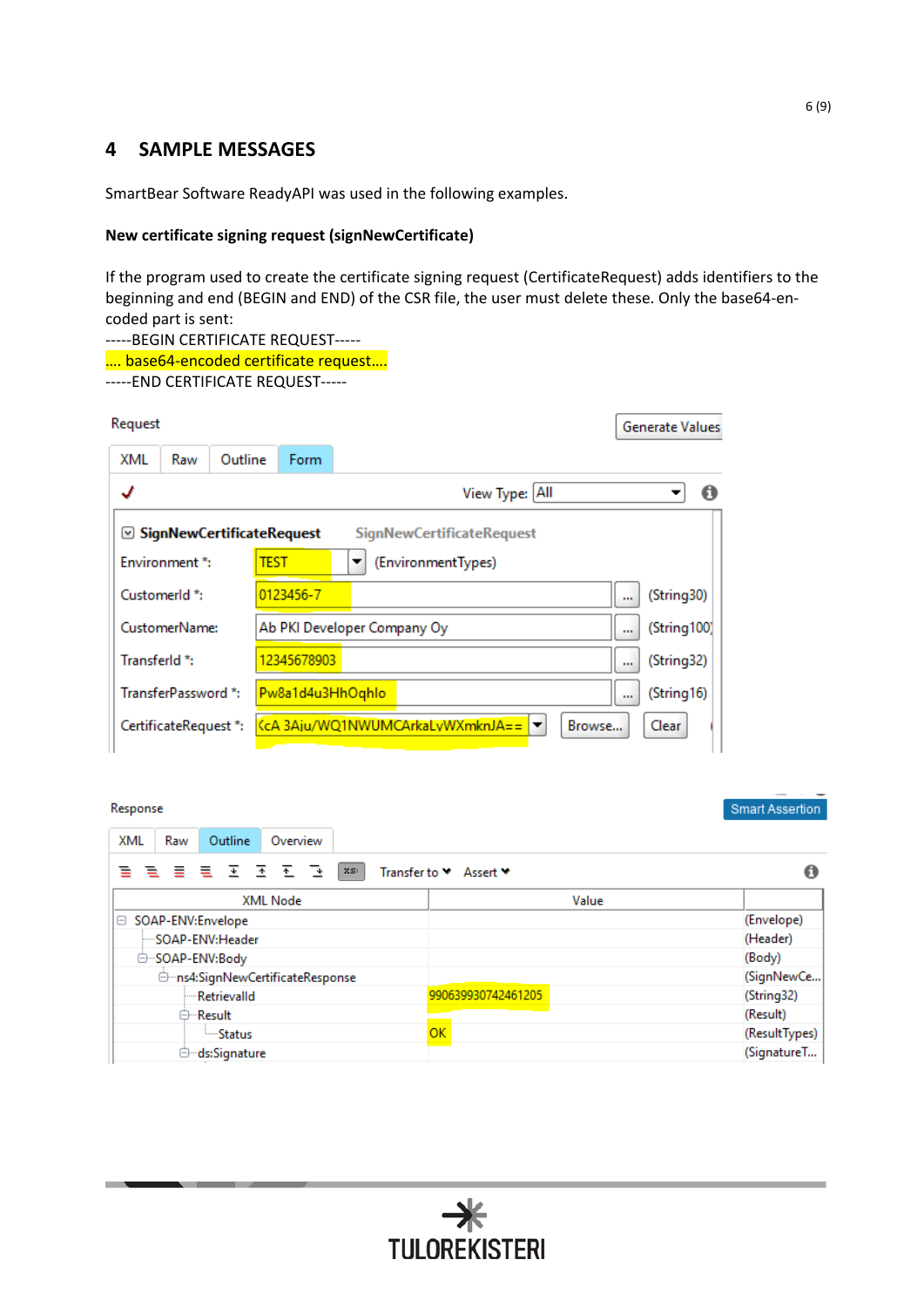#### **Certificate retrieval (getCertificate)**

#### $\mathbf{D}$  $\cdots$

| Request        |                |                                    |                    | <b>Generate Values</b>                            |
|----------------|----------------|------------------------------------|--------------------|---------------------------------------------------|
| <b>XML</b>     | Raw            | Outline                            | <b>Form</b>        |                                                   |
| √              |                |                                    |                    | View Type: All<br>A                               |
|                |                | $\heartsuit$ GetCertificateRequest |                    | <b>GetCertificateRequest</b>                      |
|                | Environment *: | <b>TEST</b>                        | ▼                  | (EnvironmentTypes)                                |
|                | CustomerId *:  | 0123456-7                          |                    | (String30)<br>111                                 |
|                | CustomerName:  |                                    |                    | (String100)<br>Ab PKI Developer Company Oy<br>111 |
| Retrievalld *: |                |                                    | 990639930742461205 | (String32)<br>                                    |
|                |                |                                    |                    |                                                   |

#### Response

| XML<br>Outline<br>Overview<br>Raw   |                                                         |  |
|-------------------------------------|---------------------------------------------------------|--|
| 言 意 言 意 画 画 を 心<br>XS:              | Transfer to V Assert V                                  |  |
| <b>XML Node</b>                     | Value                                                   |  |
| SOAP-ENV:Envelope<br>Θ              | (Envelope)                                              |  |
| SOAP-ENV:Header                     | (Header)                                                |  |
| <b>D-SOAP-ENV:Body</b>              | (Body)                                                  |  |
| <b>□ ms4:GetCertificateResponse</b> | (GetCertifica                                           |  |
| - Certificate                       | MIIFqzCCA5OgAwIBAgIIGZoeTGyXo3IwDQYJKoZIh (CertificateT |  |
| <b>□ Result</b>                     | (Result)                                                |  |
| i Status                            | ок<br>(ResultTypes)                                     |  |
| <b>□ ds:Signature</b>               | <b>COLLEGE</b><br>(SignatureT                           |  |

If the user saves the certificate received in response to a file, it may be necessary to add identifiers to the beginning and end of the certificate (BEGIN and END):

-----BEGIN CERTIFICATE-----

…. base64-encoded certificate…

-----END CERTIFICATE-----

Certain programs and operating systems require these identifiers for opening the certificate.

Smart Assertion

ŕ

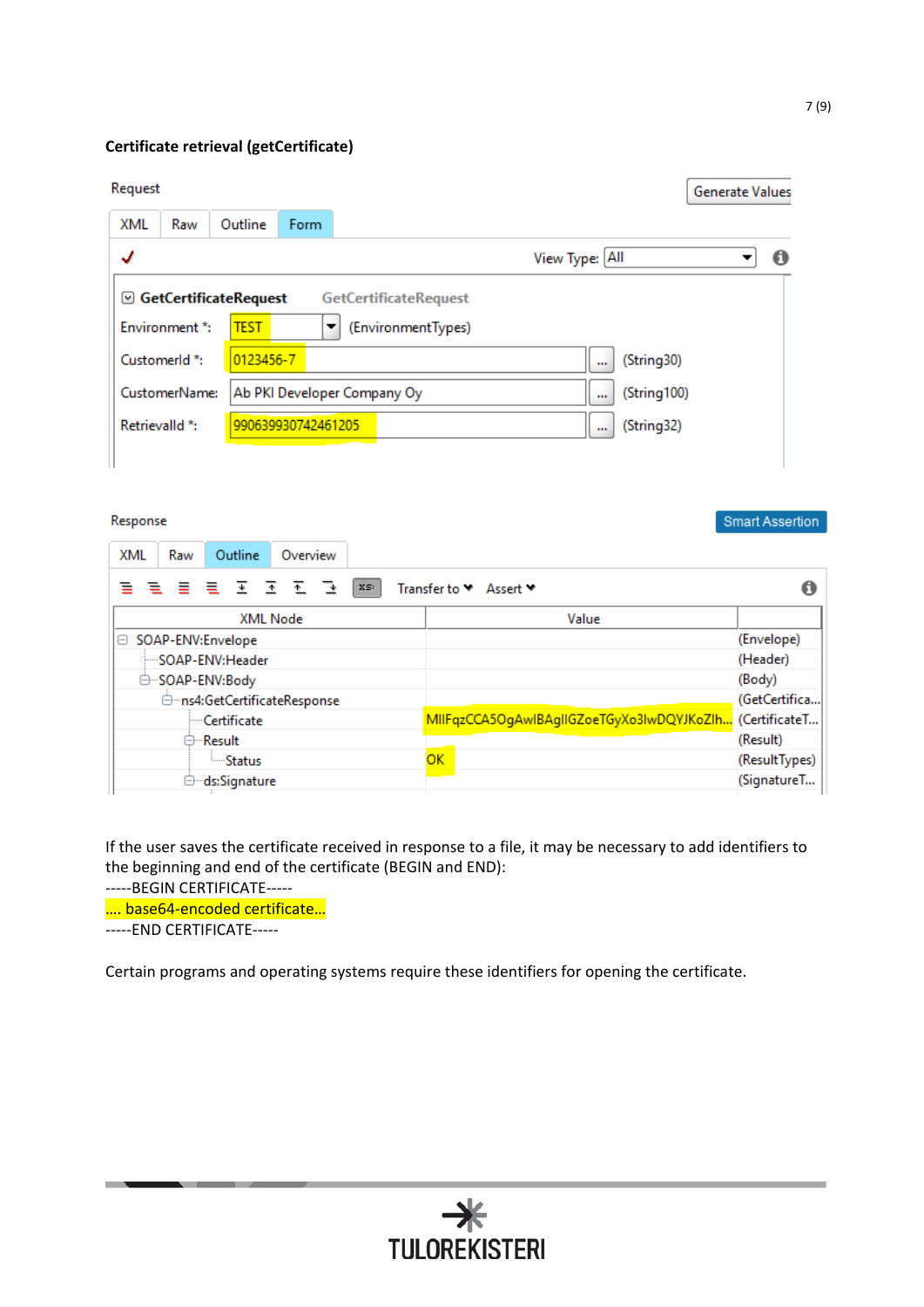## **Renewing a certificate (renewCertificate)**

#### Request

| Request                                                                                                                             |                                           |         |                      |                                      |                |              | Generate Values     |
|-------------------------------------------------------------------------------------------------------------------------------------|-------------------------------------------|---------|----------------------|--------------------------------------|----------------|--------------|---------------------|
| <b>XML</b>                                                                                                                          | Raw                                       | Outline | Form                 |                                      |                |              |                     |
|                                                                                                                                     |                                           |         |                      |                                      | View Type: All |              |                     |
| $\mathcal{D}$ RenewCertificateRequest<br><b>RenewCertificateRequest</b><br><b>TEST</b><br>Environment *:<br>(EnvironmentTypes)<br>▼ |                                           |         |                      |                                      |                |              |                     |
|                                                                                                                                     | CustomerId *:                             |         | 0123456-7            |                                      |                | (String30)   |                     |
|                                                                                                                                     | CustomerName:                             |         |                      | Ab PKI Developer Company Oy          | $\cdots$       | (String100)  |                     |
| $\triangleright$                                                                                                                    | CertificateRequest *:<br><b>Signature</b> |         | <b>SignatureType</b> | aq/m9qHUu/3qBRz/DDoEIU0dIINoT5JMM= → | Browse         | <b>Clear</b> | (CertificateReques) |

#### Response

| esponse                                                              | <b>Smart Assertion</b> |
|----------------------------------------------------------------------|------------------------|
| XML<br><b>Outline</b><br>Overview<br>Raw                             |                        |
| ききききををむる<br>Transfer to <i>V</i> Assert <b>→</b><br>$X \mathbb{S}$ : |                        |
| <b>XML Node</b><br>Value                                             |                        |
| 3<br>SOAP-ENV:Envelope                                               | (Envelope)             |
| SOAP-ENV:Header                                                      | (Header)               |
| <b>G-SOAP-ENV:Body</b>                                               | (Body)                 |
| → ns4:RenewCertificateResponse                                       | (RenewCerti            |
| 11885819811430372306<br>Retrievalld                                  | (String32)             |
| <b>⊖</b> Result                                                      | (Result)               |
| <b>OK</b><br><b>Status</b>                                           | (ResultTypes)          |
| <sup>□</sup> ds:Signature                                            | (SignatureT            |
| □ ds:SignedInfo                                                      | (SignedInfo)           |